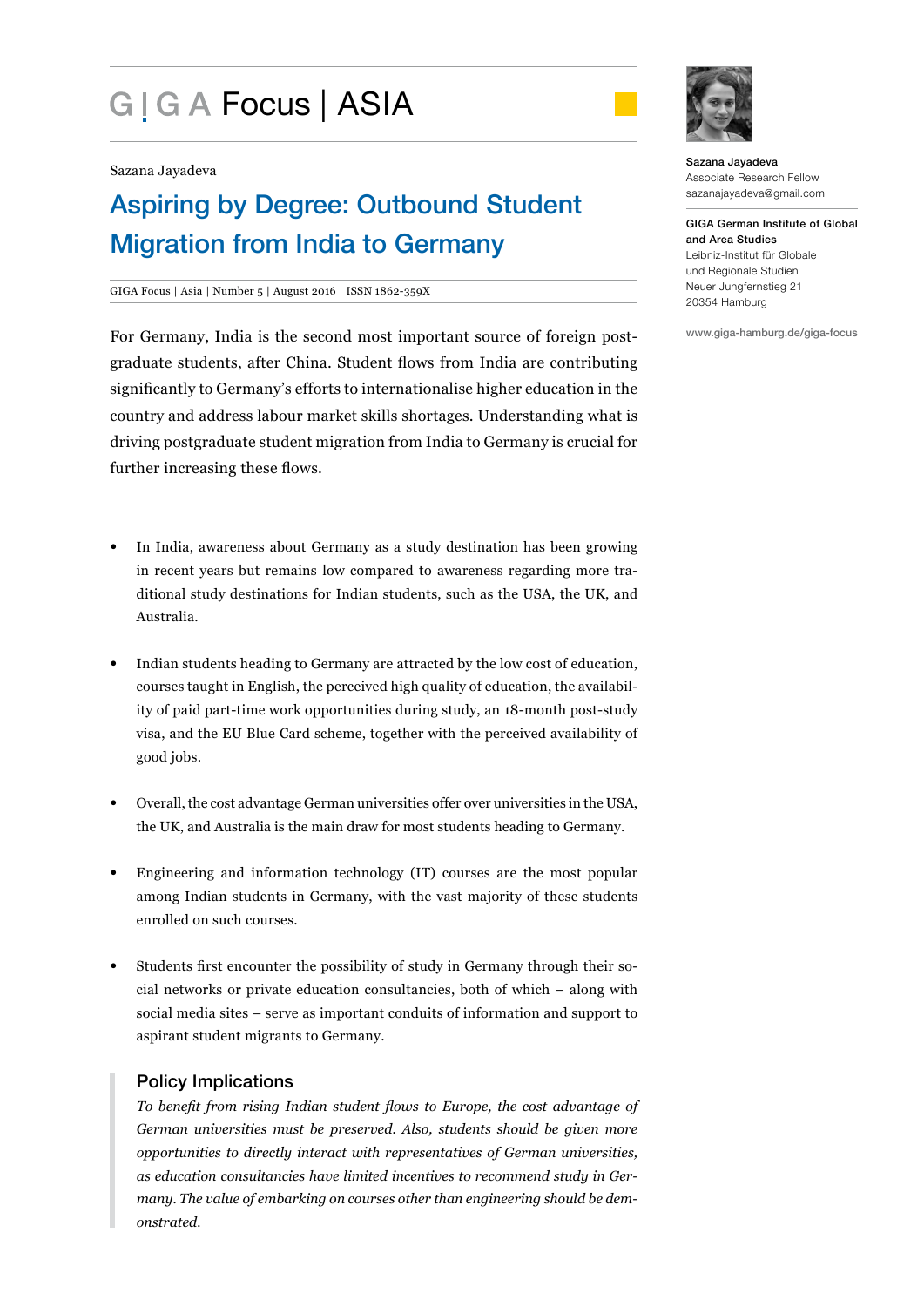#### The Growing Significance of Indian Student Flows to Germany

In the last 15 years, India has seen a sharp rise of 228 per cent in the number of students traveling abroad for university education – most commonly, postgraduate degrees (UIS 2013) – making it the second most important source of outbound postgraduate students after China (British Council 2014). A British Council study (2014) forecast that between 2012 and 2024 India would be the fastest growing source of outbound postgraduate students worldwide, with the number of students expected to rise from 88,000 to 209,000. While the USA, Australia, and the UK remain the most preferred host countries for Indian students, over the last 10 years a new set of study destinations – for instance, Germany – have gained increasing prominence in the imaginations of aspirant student migrants and are witnessing rising flows of Indian students.

The number of Indian students in Germany has almost tripled in the last five years. In 2014–2015, a total of 11,860 Indian students were studying in Germany (Bruder et al. 2015). Germany is currently the fifth most popular study destination for Indian students, after the USA, Australia, the UK, and Canada, and thus the most popular non-English-speaking country to which Indian students travel. For Germany, India is now the second most important source of international students at the postgraduate level after China, and the single largest source of students who study engineering and information technology at the postgraduate level. Between 2012 and 2024, Germany's popularity as a study destination is predicted to increase significantly among Indian students, and it is estimated that India will account for 27 per cent of the total inbound postgraduate growth, followed by China, which will account for 18 per cent of this growth (British Council 2014). Indeed, during this period the increase in Indian student flows to Germany (10,000) is estimated to be greater than that to the UK (7,000) (ibid.). **[1]**

In 2013, the newly formed German government, in their coalition treaty, pledged to increase the number of foreign students in the country by 25 per cent to 350,000 by 2020, as part of a larger strategy to internationalise higher education and research in Germany (CDU, CSU, and SPD 2013). Increased flows of international students can also help the country meet another objective: attracting highly skilled workers to enter its labour market. Germany's diminishing demographic trend means that the country is faced with a shortage of skilled labour (particularly qualified engineers, scientists, information technology specialists, and health specialists). According to the Federal Labour Agency, by 2030 there is likely to be a shortage of almost six million workers. Efforts to close the skills gap include the passing of legislation to facilitate the transition of non-EU graduates of German universities – increasingly viewed as "ideal" immigrants, given their credentials and experience in Germany – into the country's job market (The Expert Council 2015). In 2012, following the EU Directive 2009/50/EC, Germany implemented the EU Blue Card scheme, which makes it easier and more attractive for third-country nationals to obtain a residence and work permit in Germany (cf. Gereke 2013; Wogart & Schüller 2011). With the introduction of the EU Blue Card, certain other changes were made to the German Residence Act – most importantly, the increasing of part-time work possibilities and of the time period after graduation during which students may remain in Germany to search for a suitable job (Gereke 2013).

**1** It is predicted that Indian student flows to Germany will be exceeded only by flows to the USA and Australia, which will increase by 83,000 and 17,000 respectively.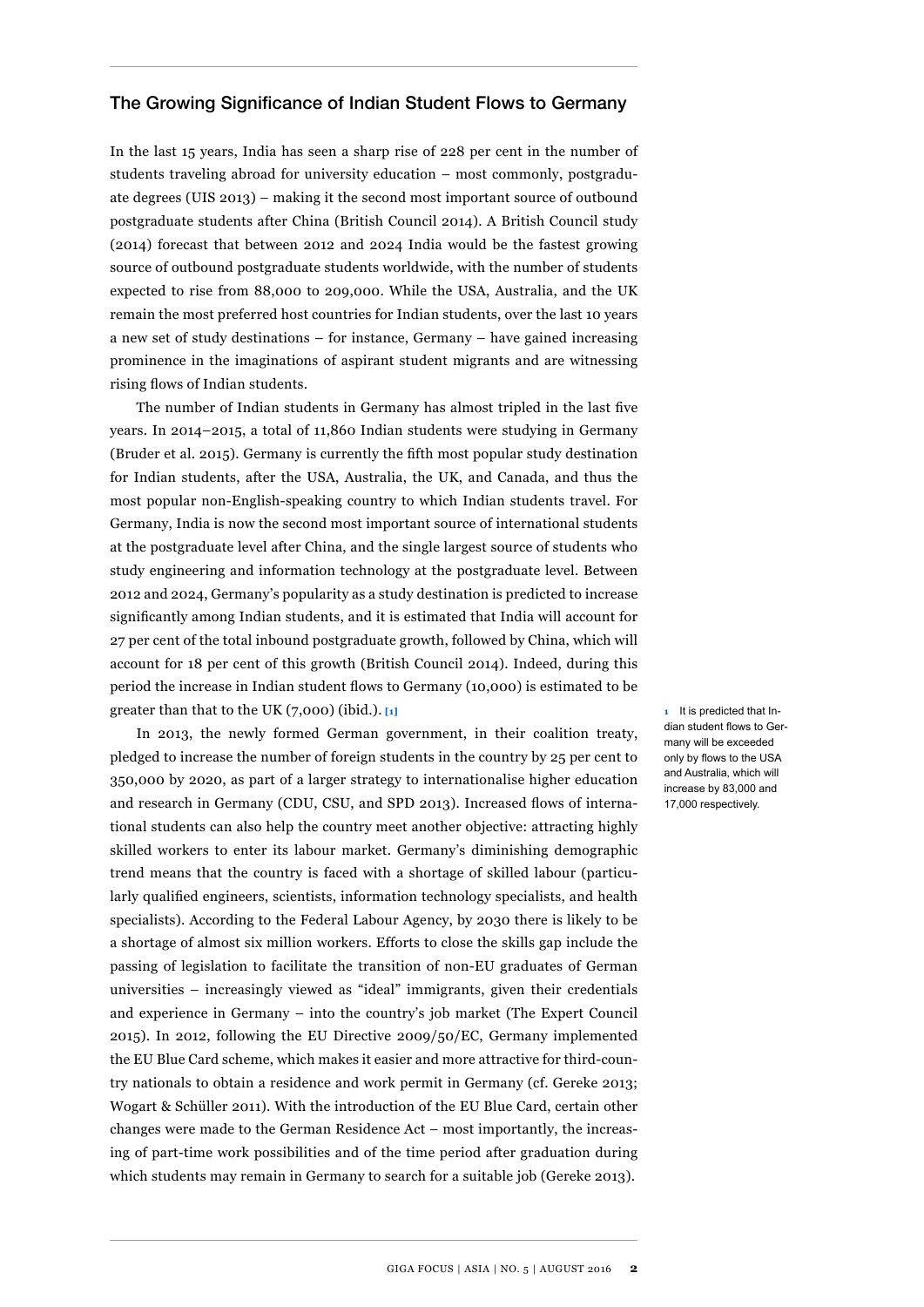This paper examines how these measures have been received by aspirant Indian student migrants and analyses the main drivers of transnational student flows from India to Germany. It also explores how Indian students navigate the process of applying to German universities. Based on the findings, the paper offers some recommendations for German policymakers and universities, as well as for the German Academic Exchange Service (DAAD).

The paper draws on fieldwork carried out in the south Indian city of Bangalore. Over the last two decades Bangalore has gained iconic status as the "Silicon Valley of India" because of the growth and success of its IT industry. It is also a key "base" city for out-migration and home to a robust industry of private education consultancy firms, which offer aspirant student migrants assistance with all aspects of the application process to foreign universities. Such consultancies have proliferated across India in the last 15 years, with hundreds of centres now present in every big city. Interviews were conducted with proprietors of education consultancies in Bangalore, the local DAAD Information Point, students applying for postgraduate degrees in Germany without the support of an education consultancy, and students who had completed a postgraduate degree in Germany. Furthermore, data were collected from the websites of education consultancies, Facebook groups and Internet forums created by Indian students in Germany or Indians aspiring to study in Germany, and the websites and promotional material of foreign universities, as well as during events (educational fairs, pre-departure briefings) organised by education consultancies for students embarking on study abroad.

### Europe as an Increasingly Popular Destination among Indian **Students**

As macro-level studies have suggested, the dramatic rise in transnational student migration from India can be attributed to both economic and demographic factors (e.g. British Council 2014). The liberalisation of the Indian economy and the new employment and mobility opportunities it has brought in its wake have given rise to a new middle class which is steadily expanding as India's GDP increases. With a growing number of people who have the means and desire to invest in university education – and the fact that 50 per cent of Indians are below the age of  $25 -$  the demand for tertiary education in the country has risen sharply. Although India has seen a mushrooming of colleges and universities at different fee levels to suit a range of middle-class incomes, only a small percentage of these are nationally reputed. Consequently, the competition to gain admission to such prestigious universities is fierce. With the internationalisation of higher education, studying abroad has emerged as a realisable educational strategy amongst the new middle classes.

The traditional study destinations for Indian students have long been English-speaking countries, particularly the USA, the UK, and Australia. However, as noted already, over the last decade a new set of countries – particularly European countries, ranging from Germany and the Netherlands to Latvia and Lithuania – have gained increasing popularity among Indian students. Universities from many of these countries have been making efforts to attract international students, and a number have started to partner with education consultancies in India. In their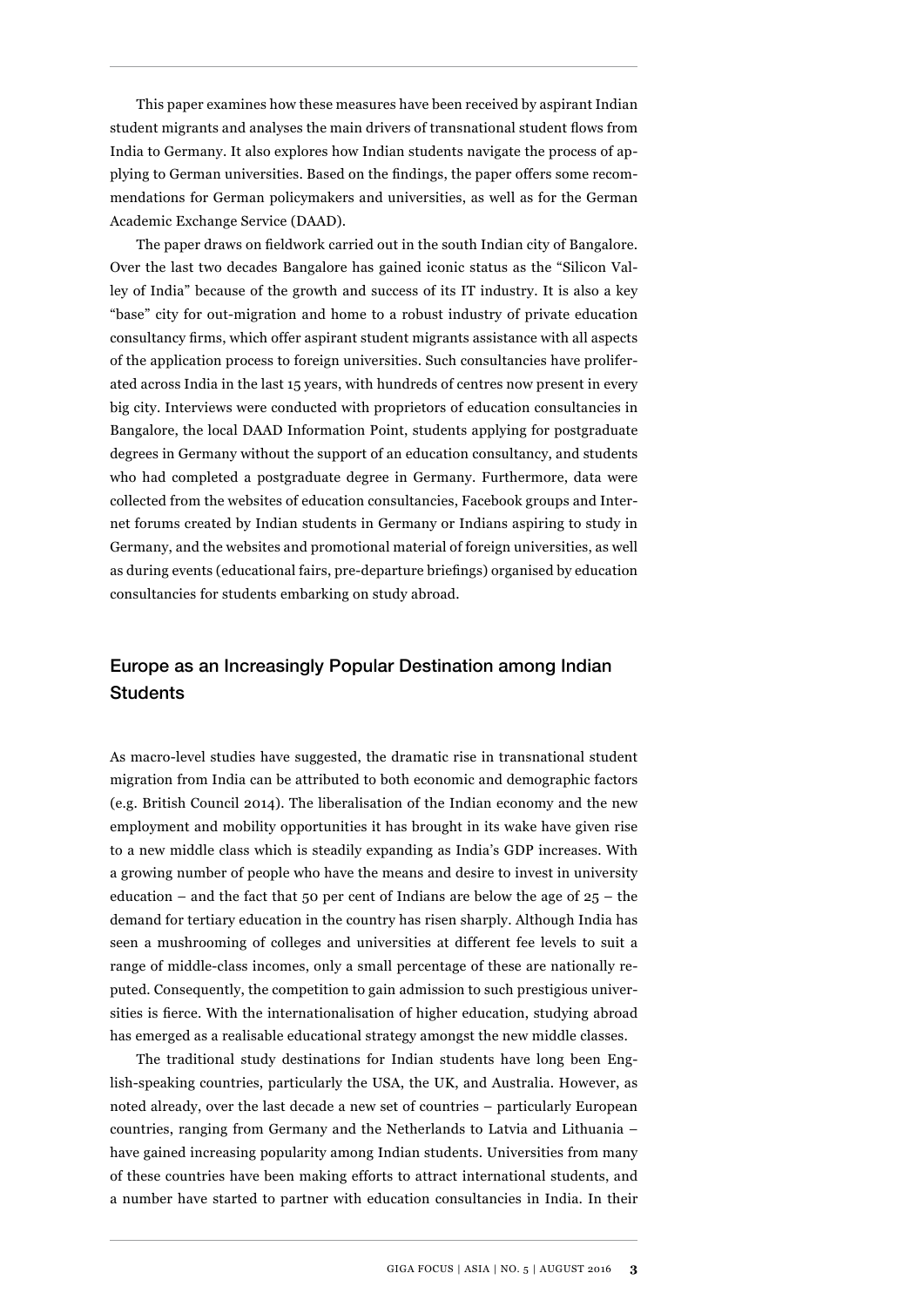promotional material, certain things are commonly stressed: the availability of high-quality education at a considerably lower cost than in the USA, the UK, etc.; the availability of courses taught in English; the "international" atmosphere of the universities and content of the courses offered; and, in some cases, internship and post-study work opportunities. Universities in Central and Eastern Europe are likely to stress additionally that they offer "European degrees" that are recognised internationally, and one of the selling points made by the Indian consultancies representing them is that students studying at such universities can travel to other Schengen countries and, in some cases, get post-study work visas that lead to EU residence permits.

The majority of Indian students who are planning to study abroad have very little familiarity with most of these European countries. Indeed, consultants said that a number of students had not even heard of the countries to which they were applying before they had begun exploring possible study destinations abroad. Germany is, in comparison, well known, and is by far the most popular of the European countries. Consultants said that in the last 15 years an increasing number of students had been approaching them specifically about study in Germany.

Nevertheless, compared to the USA, the UK, Australia, and even New Zealand and Canada, the level of awareness about Germany as a study destination is still low. Furthermore, those who are considering study in Germany still have a number of concerns. These concerns revolve around whether German degrees are recognised internationally (particularly in the USA and India); whether the pedagogical practices used in German universities are similar to those used in the USA and the UK; how "international" German universities are in terms of student composition; and whether Indian students in Germany are able to integrate well into everyday life both within and outside the university.

## Drivers of Transnational Student Migration from India to Germany

Despite these concerns, Germany is regarded as an attractive study destination for a number of reasons. Firstly, the relatively low cost of a postgraduate degree is what initially attracts most students to the possibility of study in the country. With the annual fees at US and UK universities being several times the average annual income of a middle-class Indian, study in Germany is perceived by many as an affordable route to an international education.

Secondly, Germany offers a large number of postgraduate courses taught in English, ranking second after the Netherlands in terms of the absolute number of such courses offered (848 and 1,007 respectively) (Bruder et. al. 2015: 139). Most students said they would have been unlikely to consider Germany as a study destination if universities only offered German-taught postgraduate courses. Nevertheless, students are not opposed to learning German. They hear from both consultants and people in their social networks studying in Germany that some proficiency in German is important in order to live comfortably in the country, and essential to improve one's job prospects. This is not perceived as a deterrent. Indeed, many students are happy to do an A1 or even A2 German language course prior to their de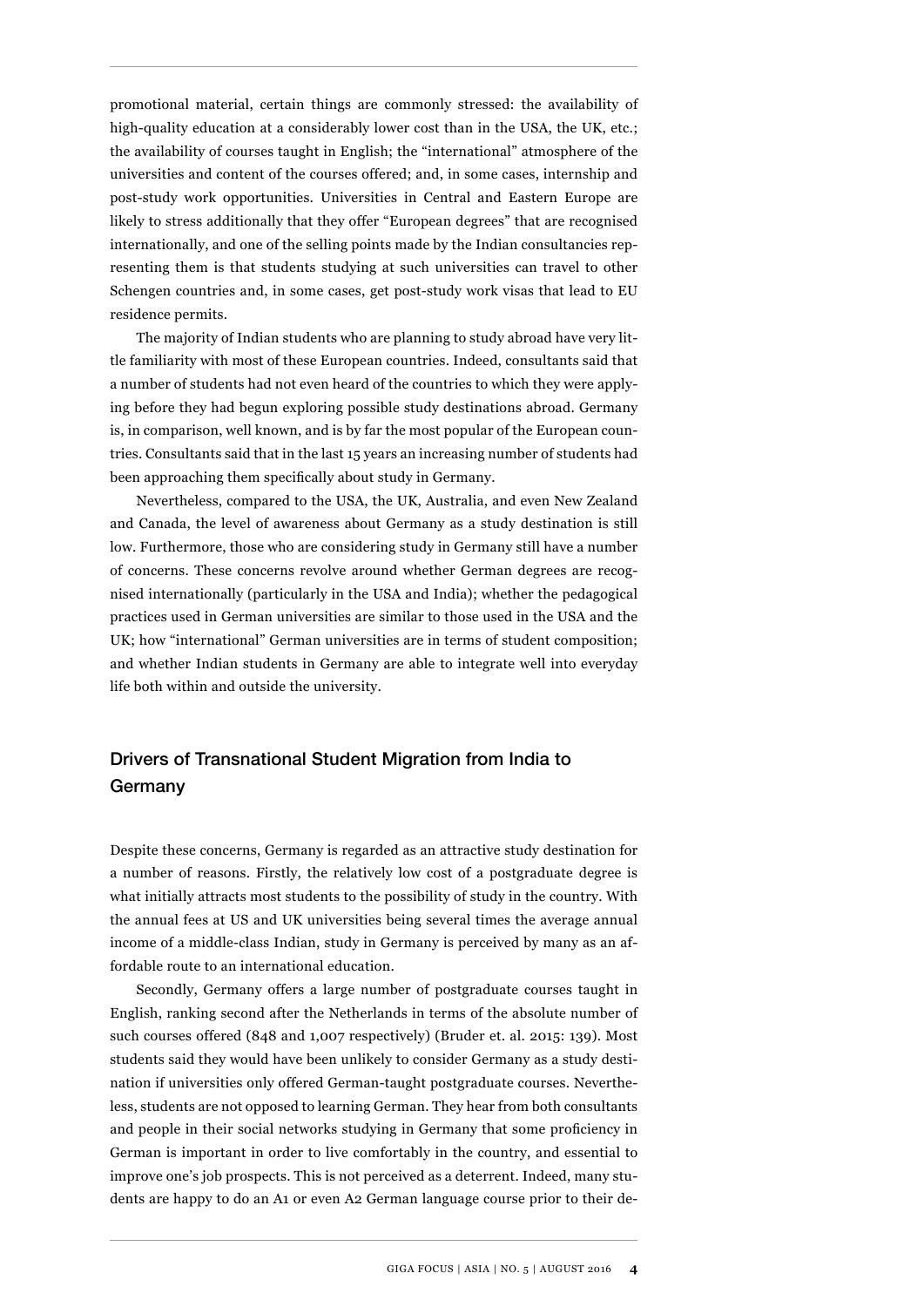parture. Courses at the Goethe Institute are very popular, but are often fully booked for months. In response to the demand for German language instruction, a number of consultancies have begun to offer their own German classes, and many private language training institutes have also begun teaching German (in addition to English and French). Consultants said that it was easier to gain admission to courses at German universities that were partly taught in German, and a small proportion of students who were concerned that they might not gain admission to their preferred course of study taught in English were even happy to take intensive German lessons in order to be able to apply for such bilingual courses.

Thirdly, the perceived quality of German universities makes study in Germany desirable. Germany is regarded as an "engineering hub" and an especially good place to study for engineering degrees (particularly mechanical engineering or automobile engineering) and information technology (IT) degrees. Of the total number of Indians in Germany, 54 per cent are enrolled on an engineering degree programme. Another 30 per cent are enrolled on courses in the fields of IT, mathematics, and the natural sciences. This is in keeping with the wider trend of a preference for engineering among foreign students in Germany (Bruder et. al. 2015: 136). State-funded German universities are competitive and not easy to gain admission into, and this adds to the prestige of embarking on a degree in Germany. Some of the students interviewed described how their decisions to study in Germany had also been influenced by the availability of specialised engineering courses not available in the USA or the UK. For instance, one of the students, who was enrolled on a course in embedded systems engineering, said that US universities only offered a master's in electrical engineering with a major in her area of embedded systems.

Fourthly, the availability of paid work and internship opportunities during the course of one's study is an important consideration for many students deciding on which country to go to for study. In Germany, not only are students permitted to work for 120 full days or 240 half days per year alongside their studies (up from 90 full days prior to 2012), but consultants and students also said that they had heard from students studying in Germany that internships and research assistantships are very well paid. The students interviewed, who had completed master's programmes in engineering (at different universities), said that the research assistantships they had been able to get had been so well paid that they had needed to ask their parents for very little financial support. Students considering applying to Germany hear about such experiences through their social networks and also on social media sites.

Finally, the favourable post-study work possibilities that Germany offers constitute a huge "pull" factor. While some view study abroad as a path to full emigration, the vast majority go abroad intending to work there for at least some years. With the UK's cancellation of its post-master's work visa scheme in 2012 (UK Home Office 2012), there has been a dramatic fall in interest in the UK's higher education market. That same year, Germany extended the period of time that non-EU students can remain in the country after graduation to search for a job from 12 months to 18 months (longer than the permitted period in most other European countries). In 2012, the German parliament also passed the EU Blue Card directive. The EU Blue Card is a residence and work permit, which has made it easier for highly skilled migrants from outside the EU to live and work in Germany. With the launch of the EU Blue Card in Germany, the income requirements for highly skilled foreign workers who wish to work in the country has been lowered (from EUR 66,000 to EUR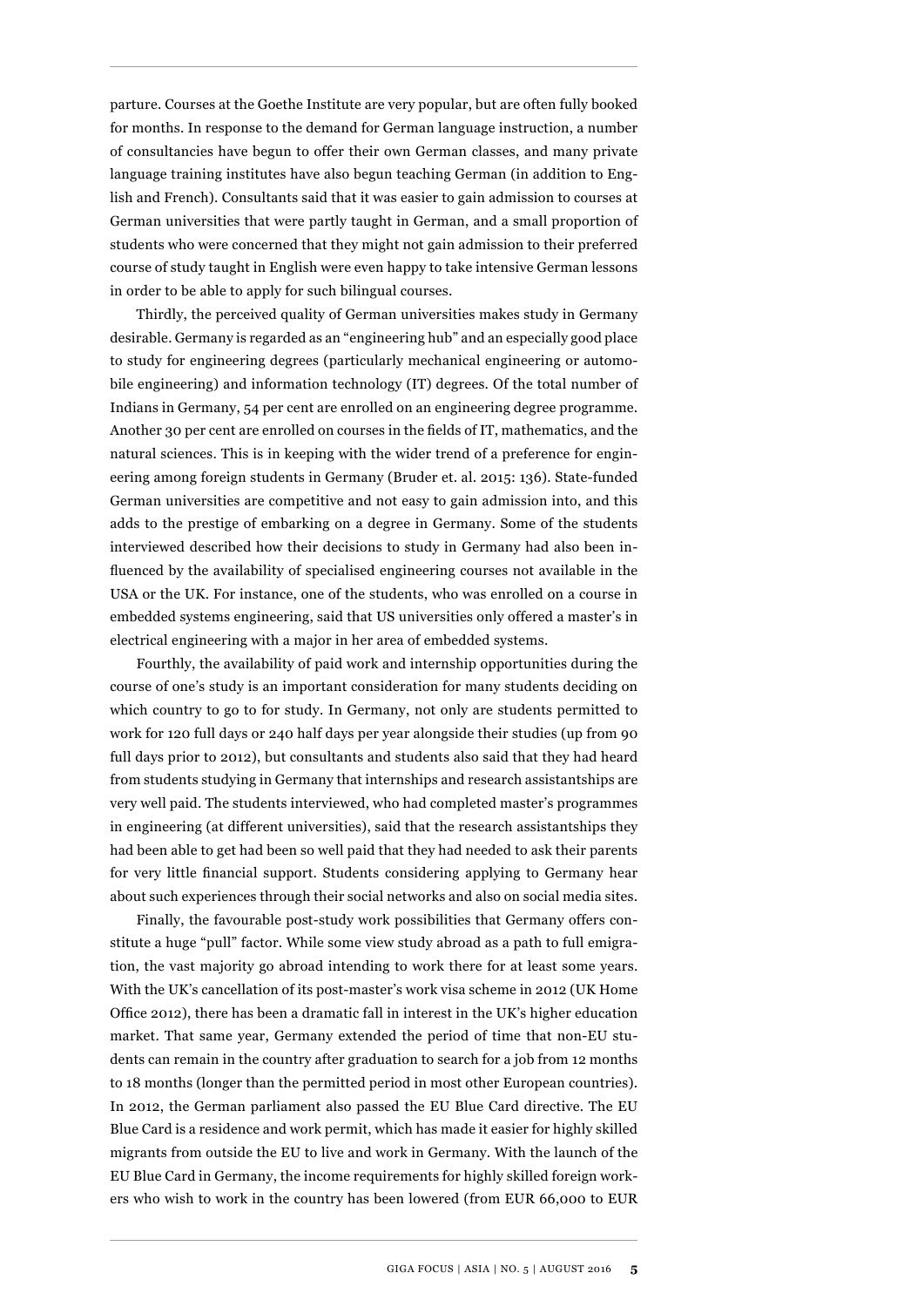49,600, or EUR 38,688 for professions in the shortage list), and firms may hire such workers without conducting a labour market test. The card offers a number of other benefits, including salary and work conditions equivalent to those of EU nationals, entitlement to socio-economic rights such as social security, family reunification rights, and the possibility of applying for permanent residence in as little as two years. Together, these visa schemes have caused aspirant Indian student migrants to Germany to see post-study employment in the country as a feasible and attractive possibility.

Germany is widely regarded as offering excellent work prospects, especially in the fields of engineering and IT, which are on Germany's skills-shortage list. While the US job market is also regarded as offering extensive opportunities, work prospects in the UK are thought to be bleak. Consultants described cases of Indian engineers who had completed a postgraduate degree in the UK but were unable to find a job there and had then embarked on an additional degree in Germany, hoping that this would allow them to compete better in the German job market. They also said that students who had a bachelor's degree in a field of engineering other than software engineering often struggled to get jobs in their fields in India, given the country's ongoing software boom. Many were forced to join software companies and work as software engineers. It is felt that in Germany engineers would have a better chance of finding work suited to their training.

Students imagine that a master's degree in Germany will make it easier for them to access the German job market and improve their ability to compete in it. It should be noted that the possibility of study in Germany is what first attracts students to the possibility of working in the country. No one reported having considered investigating employment opportunities in Germany prior to becoming interested in the country as a study destination. Of the 8,879 Blue Cards that were issued between August 2012 and June 2013, approximately 70 per cent were issued to non-EU nationals who had lived in Germany previously, most of whom had graduated from a German university (Gereke 2013). Thus, it appears that the EU Blue Card has been received more positively – at least by Indian student migrants to Germany – than Wogart and Schüller (2011) predicted.

Nevertheless, most people are happy to study in Germany only if they do not have to pay tuition fees. Students who are only able to gain admission to paid courses in Germany often decide to go to the USA, even if it means raising more money. With over 4,000 universities, one of the two largest economies in the world, and a long history as the "mecca" of foreign study for Indian students, the USA still holds the top place in most students' minds in terms of educational quality and opportunities. Students also feel that they will be able to more easily integrate and succeed in a country in which English – a known language – is the main language of operation. Thus, although students who go to Germany view it as an attractive study destination for all the reasons outlined above, it is regarded as mainly an excellent second choice to the USA.

#### Navigating the Process of Applying to German Universities

In addition to the websites of German universities, the DAAD, and education consultancies, social networks and social media are credited by consultants as increas-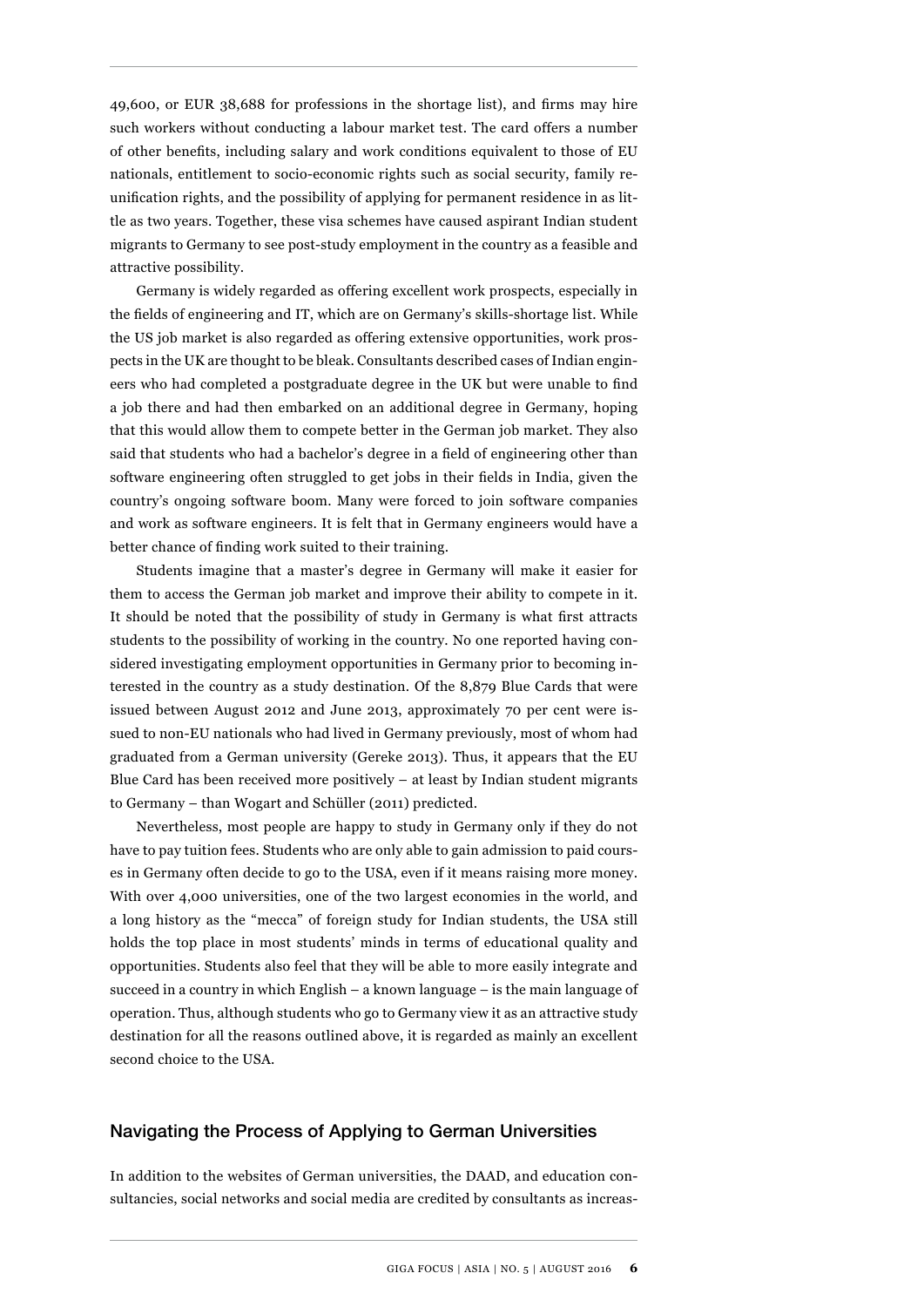ingly playing a key role in students' foreign-study-related plans. Particularly because Germany and its education system are relatively unfamiliar terrain to most Indians, Indian students studying in Germany have become important conduits of information about the quality of education in Germany, the application process, the likelihood of gaining admission at various universities, internship opportunities, longer-term work prospects, Germany's post-study work visa and the EU Blue Card scheme, finding accommodation, life in Germany, and so on. Students considering going to Germany seek out information on these topics through their existing social networks (college alumni/friends of friends who have studied/are studying in Germany), and on various social media sites. For instance, considerable peer-to-peer information dissemination on these subjects takes place on the question-answer website Quora.com and on Facebook pages created by/for Indian students in Germany or Indian students applying to specific German universities/courses.

Most students discover the DAAD only after they begin to research study in Germany on the Internet, and its website is widely referred to. However, the DAAD does not appear to play a major role in drawing students' attention to Germany as a study destination. Rather, most students said that they first encountered the possibility of study in Germany through their social networks, or through education consultancies. In addition to an office in Delhi, there are DAAD Information Points or Information Centres in Bangalore, Chennai, Mumbai, and Pune. The Information Point in Bangalore, set up in 2012, organises information sessions at colleges in the city, as well as webinars, on study and research in Germany. It receives approximately 150 telephone inquiries per month, according to its manager. Most inquiries are responded to on the phone or via e-mail, and appointments are given only in cases where it is felt that further counselling is needed. Students approaching the DAAD Information Point are often under the impression that it offers for free the kind of services that education consultancies offer for a fee (described below). Consultants said that many were disappointed when the Information Point directed them to various sources of information about study in Germany, given that what most struggled with was understanding and navigating this information. Many of those students who report being happy with the guidance provided at the Information Point still felt the need to approach an education consultancy for further support.

Education consultancies are an India-wide industry, and a major route through which people go abroad for study. Education consultants estimate that there are 150–300 consultancies in Bangalore alone. Some of these consultancies are national-level operators, with offices across India, while others are much smaller players. The largest consultancies report sending 800–1,000 students abroad per year, while some of the smallest report sending 50-100. "When applying to go abroad," one consultant observed, "people feel their entire life is at stake. They want someone to hold their hand and take them through the entire procedure."

Consultancies facilitate and shape student flows in important ways. Consultants said that a lot of their clients are initially uncertain about not just which country they wish to study in, but also the course that they want to do. Consultancies help "profile" students by conducting personality and aptitude tests, and provide students and their families with information about different countries and their education systems, job markets, and visa regulations; the types of courses available at different universities and the tuition fees they charge; and sources of funding. They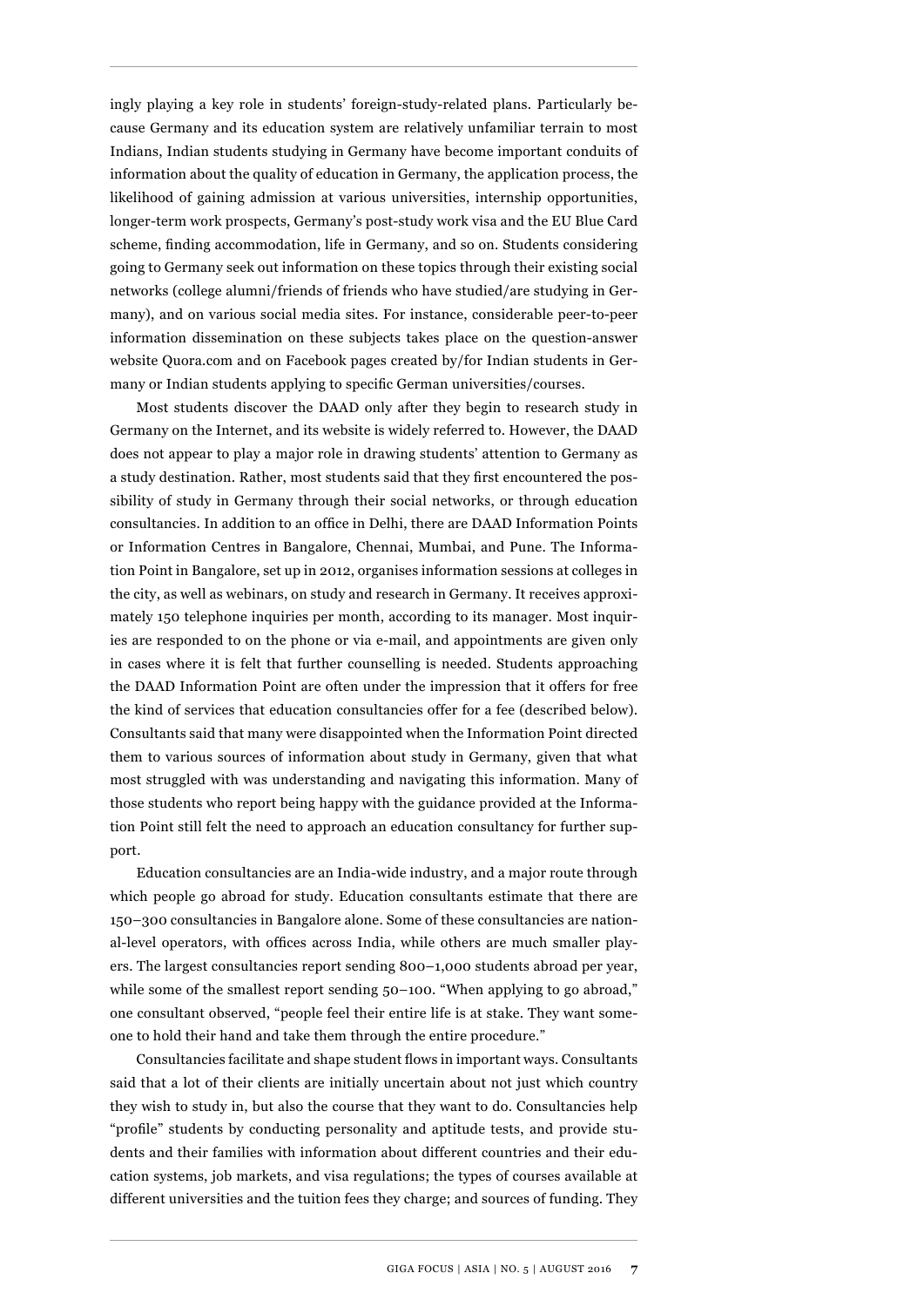then shortlist countries, universities, and courses for students, given the students' interests, academic record, future plans, and finances. In addition, consultancies "manage" a student's application process from start to end. They instruct students on which standardised tests they need to take (and sometimes even register them for these tests and provide them with preparatory training), offer guidance and editorial assistance with the preparation of all application documents (particularly the statement of purpose), and help them prepare their visa applications and even obtain bank loans. Finally, consultancies connect their clients to networks of people who are studying in the countries/universities they are considering as possible study destinations, who provide much-valued advice and feedback based on their own experiences. Consultancies have thus become "one-stop shops" for all things foreign-study related, attracting large numbers of aspirant student migrants.

The vast majority of consultancies partner with foreign universities and receive a commission for every student they recruit. Given that tuition fees for international students are very high (and considerably higher than the fees paid by "home students") at universities in most study destinations, many universities are willing to offer consultancies substantial incentives to increase student flows (one consultant told me that she received a minimum of EUR 1,300 for every student she recruited for her UK partner universities). Consultants offer their services free to students interested in applying to their partner universities, but charge students a fee if they wish to apply to other universities (usually a flat rate of approximately EUR 500 for applications to five universities/courses). Reflecting and facilitating a growing interest in studying in countries outside of the traditional choices for Indian students, an increasing number of these centres are partnering with universities in Europe (from Sweden, France, and Italy to Lithuania and Latvia), as well as with universities in Singapore and China, among other countries. A few consultancies are partnered with German private universities (which charge fees and have a financial incentive to partner with consultancies), but none with state-funded ones (which are attended by the majority of Indian students in Germany). There are also a small proportion of consultancies that do not enter into partnerships with universities and always charge students a fee for their services.

While those consultancies which partner with foreign universities do assist – for a fee – those students who wish to apply to state-funded German universities, it could be argued that they are not likely to proactively recommend study in Germany to their clients as it is against their business interests; the commissions they receive from their partner universities far exceed the fee students pay to make applications to Germany. Nevertheless, the proprietor of one such consultancy reported that she had sent 300 students to Germany the previous year. She said that about half of these students had approached her with an interest in Germany, but she had suggested Germany as an option to the other half, who were engineers with excellent academic records but whose financial position made studying in the USA a difficult option. The impact of educational consultancies on student flows to Germany is thus likely to be mixed.

Given that state-funded German universities charge low to no fees and their goal is not to merely increase student flows but rather to attract the best talent, it does not make sense to attempt to follow countries such as the USA, the UK, and Australia and promote study in Germany by entering into partnerships with education consultancies. It also would not be cost-effective to attempt to replicate the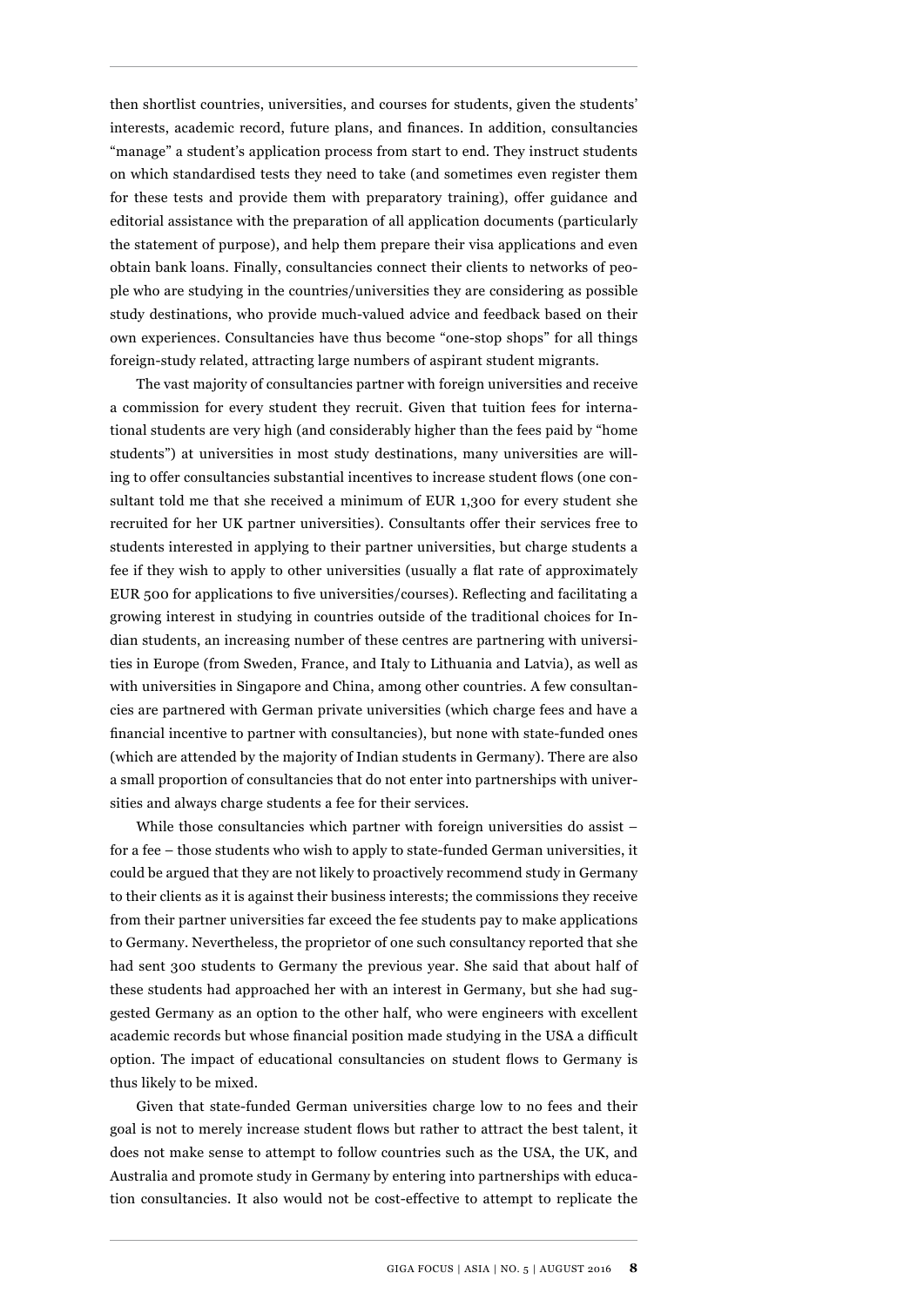service offered by such consultancies. Instead, efforts should be focused on raising awareness and disseminating information about study, work, and life in Germany, in a cost-effective yet powerful manner. Some suggestions are provided below.

#### Towards Increasing Indian Student Flows to Germany

In order to realise the goals of internationalising higher education and research and to attract more highly skilled workers, German policymakers and universities have a number of options for better targeting Indian students.

As interviews with Indian education consultancies have shown, their incentives to partner with German state-funded universities and to recommend Germany as a study destination are very limited. Therefore, given most students' lack of familiarity with Germany as a study destination, it is important that they be given opportunities to interact directly with staff from German universities (and not just the DAAD India staff). Skype seminars (e.g. with the staff of specific universities, or with staff from the engineering faculties of a number of universities) would be a cost-effective way of enabling this, and could be held at the network of Goethe Institutes across the country and coordinated by the DAAD.

If there is an interest in attracting students from a wider range of disciplinary backgrounds – particularly those in mathematics and the natural sciences, which are also on the skills-shortage list – and thus internationalising a wider range of postgraduate courses, efforts need to be made to advertise courses offered in these disciplines, and the job prospects open to those who have completed them. Once again, this could be done through Skype seminars. German universities have a very limited presence at educational fairs in India, and efforts should be made for more universities to participate in such fairs and interact directly with students. These measures will go a long way towards increasing the visibility of Germany as a study destination in India, and facilitating impactful information dissemination about study, work, and life in the country.

If the cost advantage of higher education in Germany is removed, the other "pull" factors attracting students might not be adequate to maintain Germany's popularity as a study destination. Preserving this cost advantage is crucial to maintaining and increasing student flows from India. Furthermore, based on the experience of the UK, if foreign students' post-study work opportunities are altered unfavourably, this is also very likely to negatively impact student flows to Germany.

#### **References**

- British Council (2014), *Postgraduate Student Mobility Trends to 2024*, [www.brit](www.britishcouncil.org/sites/default/files/postgraduate_mobility_trends_2024-october-14.pdf) [ishcouncil.org/sites/default/files/postgraduate\\_mobility\\_trends\\_2024-octo](www.britishcouncil.org/sites/default/files/postgraduate_mobility_trends_2024-october-14.pdf)  [ber-14.pdf](www.britishcouncil.org/sites/default/files/postgraduate_mobility_trends_2024-october-14.pdf) (8 July 2016).
- Bruder, Martin, Simone Burkhart, Barbara Franke, Ulrich Heublein, and Jan Kercher (2015), *Wissenschaft weltoffen: Daten und Fakten zur Internationalität von Studium und Forschung in Deutschland. Schwerpunkt: Internationale Masterstudierende an deutschen Hochschulen*, [www.wissenschaftweltoffen.de/](www.wissenschaftweltoffen.de/publikation/wiwe_2015_verlinkt.pdf) [publikation/wiwe\\_2015\\_verlinkt.pdf](www.wissenschaftweltoffen.de/publikation/wiwe_2015_verlinkt.pdf) (8 July 2016).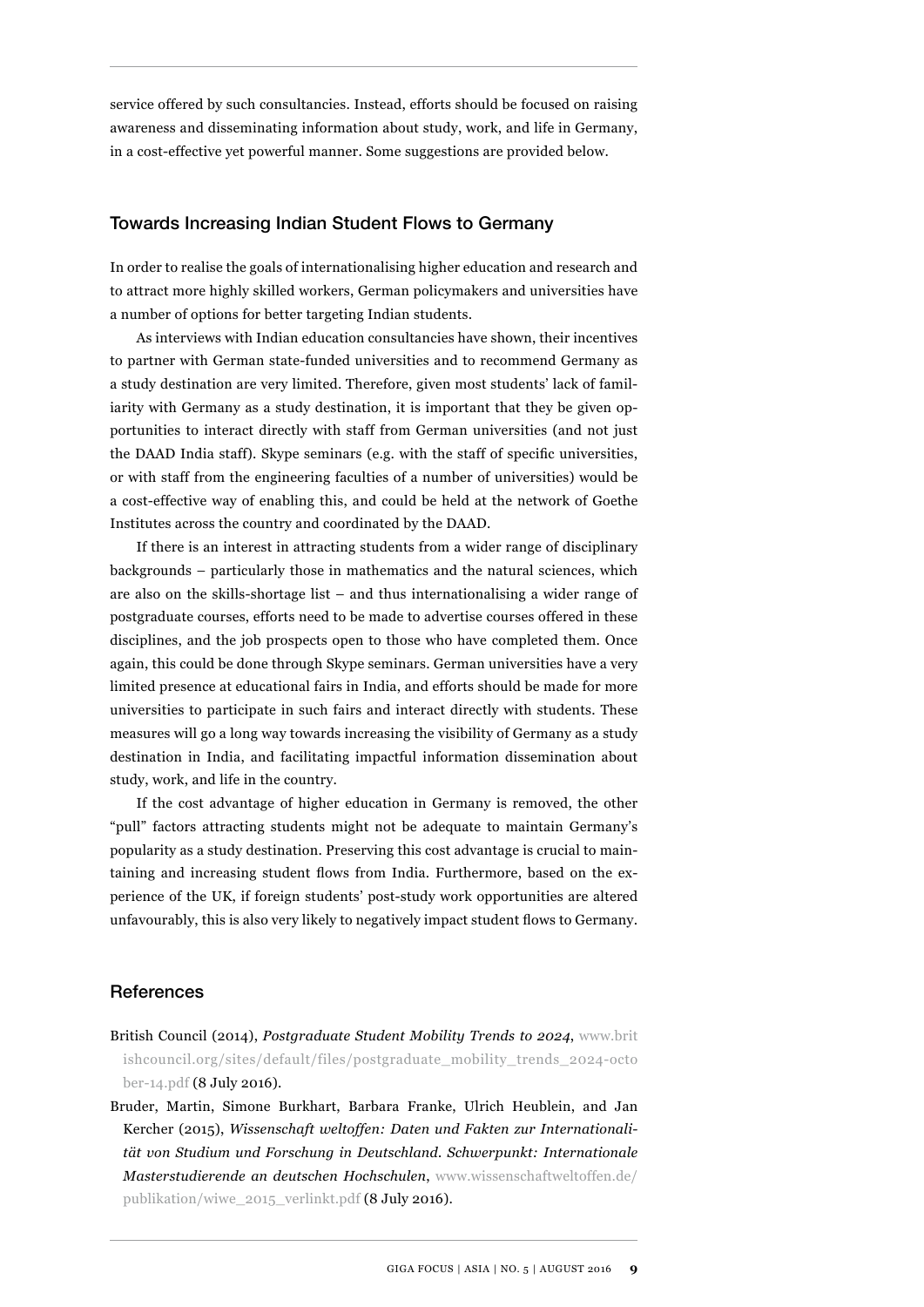- CDU, CSU, and SPD (2013), *Deutschlands Zukunft gestalten*, [https://ec.europa.eu/](https://ec.europa.eu/migrant-integration/librarydoc/shaping-germanys-future-coalition-between-cdu-csu-and-spd-18th-legislative-period?pdf=1) [migrant-integration/librarydoc/shaping-germanys-future-coalition-between](https://ec.europa.eu/migrant-integration/librarydoc/shaping-germanys-future-coalition-between-cdu-csu-and-spd-18th-legislative-period?pdf=1)[cdu-csu-and-spd-18th-legislative-period?pdf=1](https://ec.europa.eu/migrant-integration/librarydoc/shaping-germanys-future-coalition-between-cdu-csu-and-spd-18th-legislative-period?pdf=1) (8 July 2016).
- Gereke, Johanna (2013), *Highly-Skilled Indian Migrants in Germany*, CARIM- India RR2013/32, [www.india-eu-migration.eu/media/CARIM-India-HSM-2013-32.](www.india-eu-migration.eu/media/CARIM-India-HSM-2013-32.pdf) [pdf](www.india-eu-migration.eu/media/CARIM-India-HSM-2013-32.pdf) (8 July 2016).
- Home Office (2012), *Statement of Intent*, [www.gov.uk/government/uploads/sys](http://papers.ssrn.com/sol3/papers.cfm?abstract_id=2116198) [tem/uploads/attachment\\_data/file/117974/changes-study-visa-soi.pdf \(8 July](http://papers.ssrn.com/sol3/papers.cfm?abstract_id=2116198) [2016\).](http://papers.ssrn.com/sol3/papers.cfm?abstract_id=2116198)
- Mukherjee, Shahana, and Rupa Chanda (2012), *Indian Student Mobility to Selected European Countries – An Overview*, IIM Bangalore Research Paper, 365, [http://](http://papers.ssrn.com/sol3/papers.cfm?abstract_id=2116198) [papers.ssrn.com/sol3/papers.cfm?abstract\\_id=2116198](http://papers.ssrn.com/sol3/papers.cfm?abstract_id=2116198) (8 July 2016).
- The Expert Council of German Foundations on Integration and Migration (2015), *Train and Retain. Career Support for International Students in Canada, Germany, the Netherlands and Sweden*, [www.svr-migration.de/wp-content/up](www.svr-migration.de/wp-content/uploads/2015/08/Study_Train-and-Retain_SVR-research-unit_WEB.pdf) [loads/2015/08/Study\\_Train-and-Retain\\_SVR-research-unit\\_WEB.pdf](www.svr-migration.de/wp-content/uploads/2015/08/Study_Train-and-Retain_SVR-research-unit_WEB.pdf) (8 July 2016).
- UNESCO Institute for Statistics database, [http://data.uis.unesco.org/Index.](http://data.uis.unesco.org/Index.aspx?queryid=172) aspx?queryid= $172$  (8 July 2016).
- Wogart, Jan, and Margot Schüller (2011), *The EU's Blue Card: Will It Attract Asia's Highly Skilled?*, GIGA Focus International Edition, 3, Hamburg: GIGA, [www.](www.giga-hamburg.de/giga-focus/international) [giga-hamburg.de/giga-focus/international](www.giga-hamburg.de/giga-focus/international) (8 July 2016).

#### About the Author

Sazana Jayadeva has recently completed a PhD in social anthropology at the University of Cambridge, and a six-month postdoctoral fellowship at the GIGA Institute of Asian Studies. Her research interests include class formation, language, and education in post-liberalisation India, and transnational student migration from South Asia.

sazanajayadeva@gmail.com

#### Related GIGA Research

The GIGA's Power and Ideas Research Programme seeks to explain and understand phenomena and processes concerning power and ideas, as well as the links between power and ideas across the globe – that is, at the local, national, regional, and international levels. International student flows and their socio-economic ramifications are an integral part of these processes.

#### Related GIGA Publications

Marfaing, Laurence (2010), *Mali: Die andere chinesische Migration*, GIGA Focus Afrika, 12, Hamburg: GIGA, www.giga-hamburg.de/giga-focus/afrika. Marfaing, Laurence, and Wolfgang Hein (2008), *Das EU-Einwanderungsabkom-*